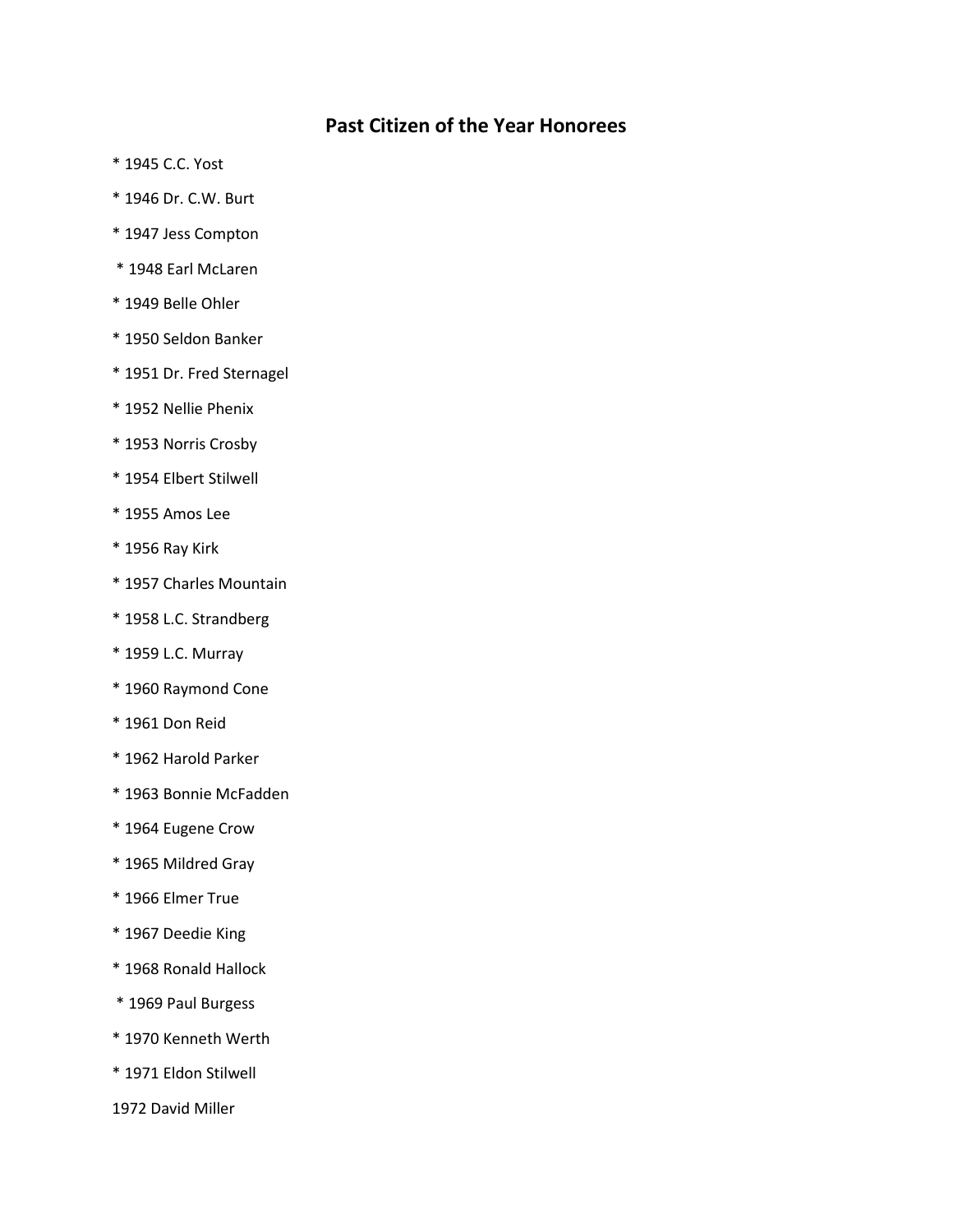\* 1973 Robert Kramme

- \* 1974 Pat Thompson
- \* 1975 Marlys Lenhart
- \* 1976 Murray Drake
- \* 1977 James Crosby
- 1978 Robert H. Clark, Jr.
- \* 1979 George Mills
- \* 1980 John Stamatelos
- \* 1981 Dale Pearson
- \* 1982 Patty Olson
- 1983 Bruce Graves
- \* 1984 James Fleming
- \* 1985 Lucile Schertz
- 1986 Richard Cummings
- 1987 Vicki Baker
- 1988 Tom George
- 1989 David B. Hawkins
- \* 1990 Joe Van Winkle
- 1991 Dorothy Pryor
- 1992 Walter T. Hart
- 1993 Roy Messerschmidt
- \* 1994 Donald Cook
- \* 1995 Robert E. Larson
- \* 1996 Stanley C. Ver Ploeg
- 1997 Dr. Dale Grabinski
- \* 1997 Joyce Grabinski
- \* 1998 Joseph B. Ryan, Jr.
- \* 1999 Dorothy Carpenter
- 2000 Jack & \*Janis Kiburz